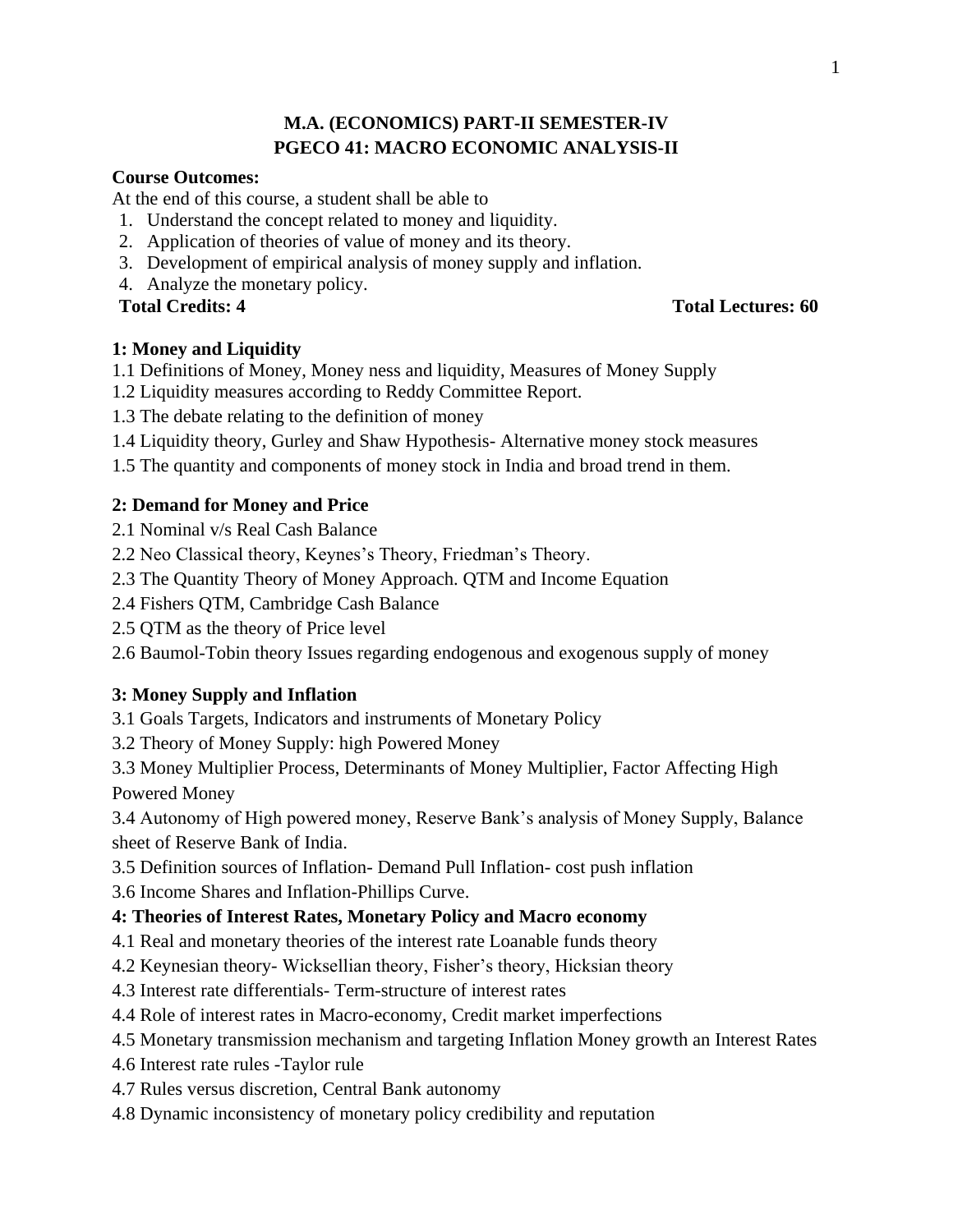#### **Suggested Reading**

1. Mishkin Frederic (2007), the Economics of Money Banking and Financial Markets, 8th edition Addison Wesley Longman Publishers

2. Bain, Keith & Howells,Peter (2009), Monetary Economics: Policy and Its Theoretical Basis, Palgrave.

- 3. Agarwal Vanita Macroeconomics Theory and policy Person Publication, New Delhi.
- 4. D'souza Errol (2008) Macroeconomics: Person Publication, New Delhi.
- 5. Wrightman D:- An Introduction to Monetary Theory and Policy
- 6. Gupta S. B.:- Monetary Economics Institutions, theory and policy
- 7. Gupta S. B.:- Monetary Planning for India
- 8. Harris:- Monetary Theory

9. Laidler, D.E.W. (1977), Demand for Money: Theory and Evidence, DumDon Valley, NewYork.

10. Branson, W.A. (1989), Macroeconomic Theory and Policy, (3rd Edition), Harper and Row, New York.

11. Rakshit, M. (1998), Studies in the Macroeconomics of Developing Countries, Oxford University Press, New Delhi.

12. Gurley, J. and E.S. Shaw (1960), Money in a Theory of Finance, Brookings Institution, Washington.

13. Romer, D. (2006), Advanced Macroeconomics, 3 edn, McGraw-Hill Higher Educational.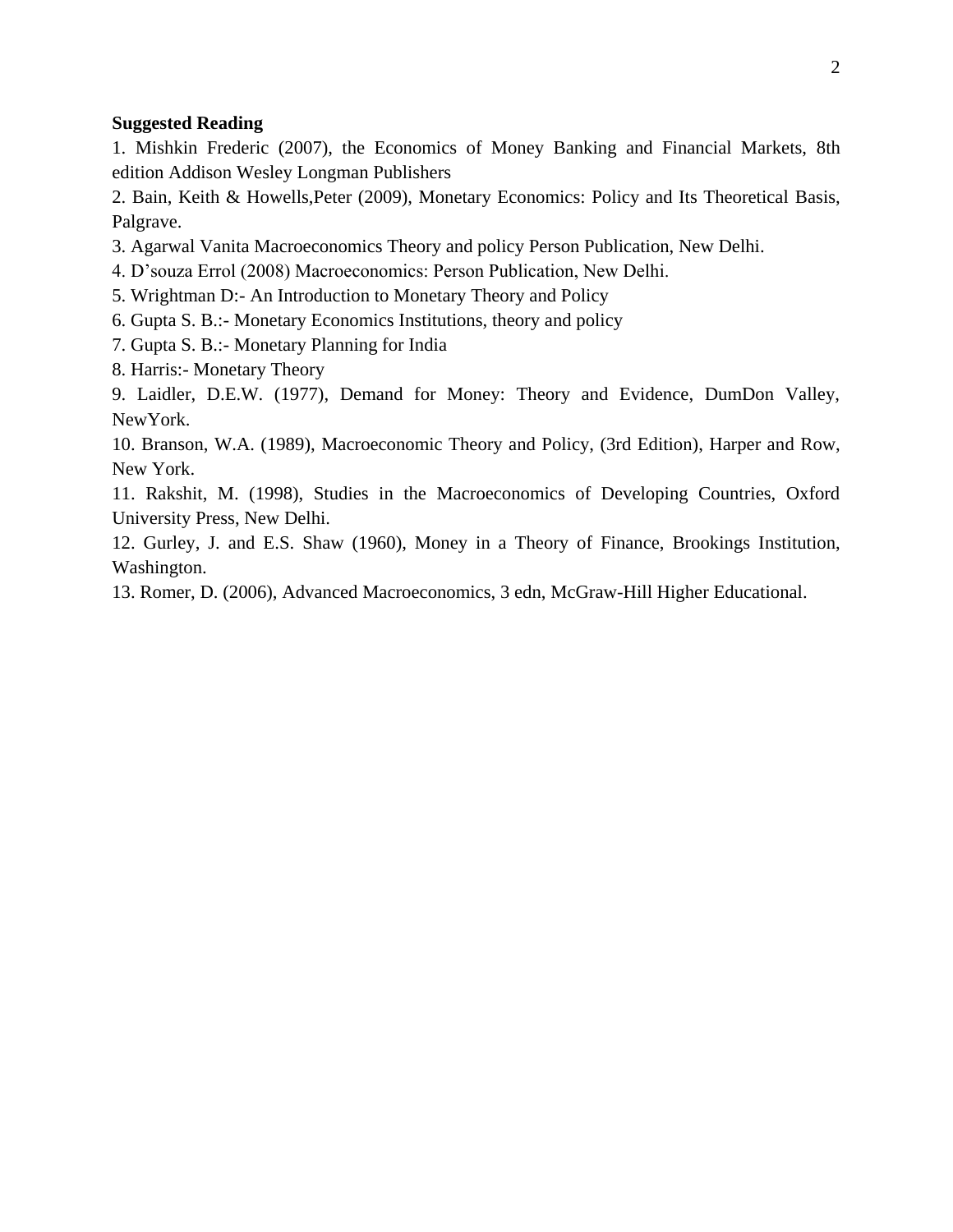# **M.A. (ECONOMICS) PART-II SEMESTER-IV PGECO 42: INTERNATIONAL ECONOMICS-II**

# **Course Outcomes:**

At the end of this course, a student shall be able to

- 1. Analyze the concepts f balance of trade and balance of payment.
- 2. Development of thinking related to foreign exchange.
- 3. Understand the importance and consequences of capital flow.
- 4. Understand the international banking and euro currency market and international economic groups.

# **Total Credits: 4 Total Lectures: 60**

# **1. Balance of Payments**

1.1 Balance of Trade and Balance of Payments- Meaning, Structure and Components

1.2 Balance of Payments Disequilibrium- Causes of Disequilibrium;

1.3 Correction of Disequilibrium-Automatic Correction, Deliberate Correction,

1.4 Foreign Trade Multiplier- Meaning and Working- Implications of Foreign

Trade Multiplier- Limitations of Foreign Trade Multiplier.

1.5 Policies for Internal and External Balance-Fiscal and Monetary Policy under Fixed and Floating Exchange Rates

1.6 Devaluation of Indian Rupee- Devaluation of 1966 and 1991.

# 2**. Foreign Exchange**

2.1 Functions of Foreign Exchange Market- Transfer of Purchasing Power, Provision of Credit, Provision of Hedging Facilities

2.2 Transactions in the Foreign Exchange Market- Spot and Forward and Exchanges, Futures, Swap Operation, Arbitrage

2.3 Determination of Rate of Exchange- Purchasing Power Parity Theory, Balance of Payments Theory, Monetary Models.

2.4 Exchange Control-Scope of Exchange Control, Objectives and Methods of Exchange Control.

2.5 Exchange Rate Systems- Fixed and Flexible Exchange Rates-Case for and against Fixed and Flexible Exchange Rates

2.6 Current and Capital Account Convertibility –Meaning, Benefits, Prerequisites and Problems

2.7 Currency Exchange Risk and their Management

2.8 Foreign Exchange Management Act- Objectives and Features.

# **3. International Capital Flows**

3.1 Classification of International Capital Flows-Direct and Portfolio Investment, Government, Institutional and Private Capital, Short term and Long term Capital, Home and Foreign Capital, Foreign Aid

3.2 Importance and Role of Foreign Capital-Trade and Investment, Theories of International Investment.

3.3 Factors Affecting International Capital Movements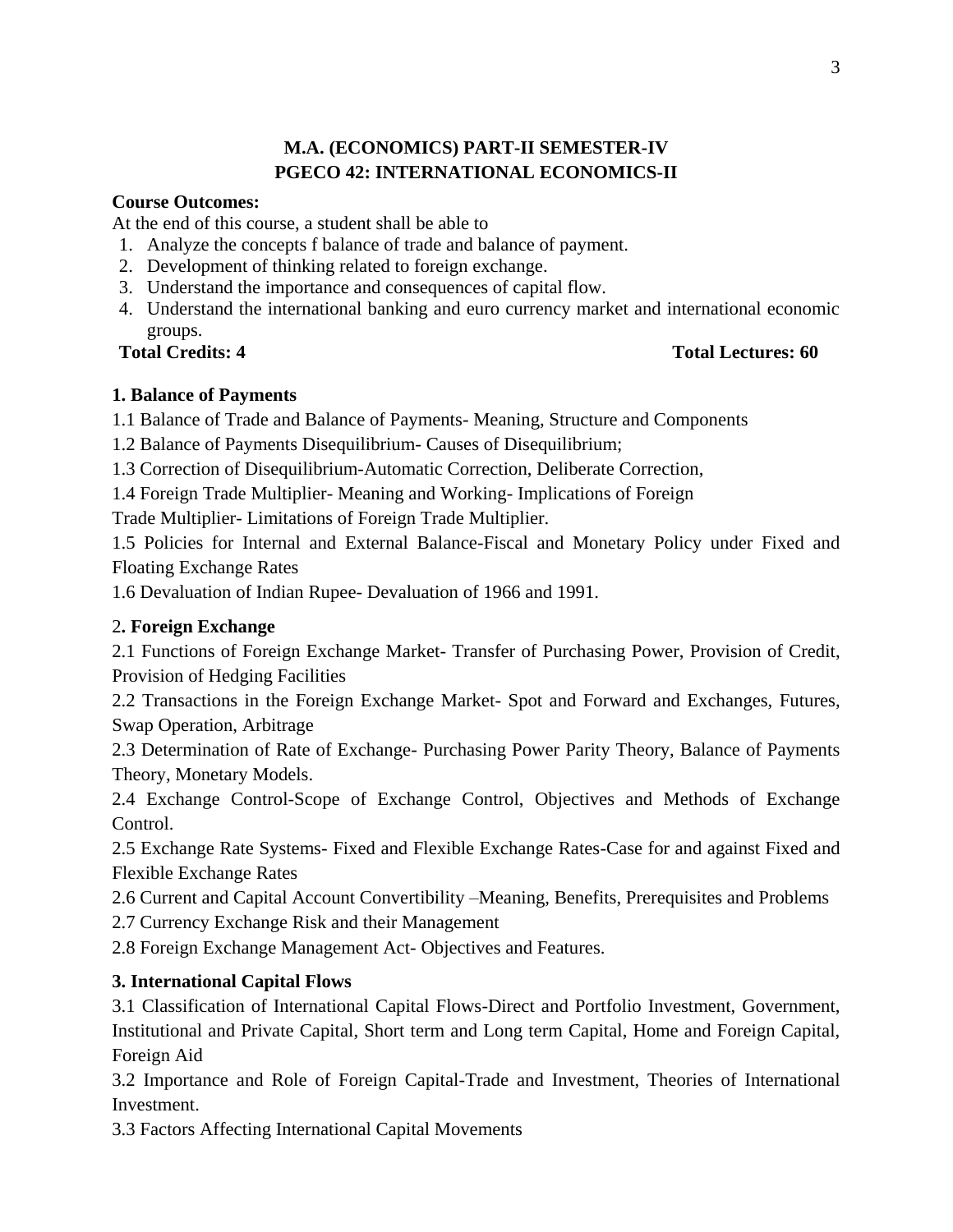3.4 Growth and Dispersion of FDI

### **4 International Banking and Eurocurrency Market**

4.1 International Banking-Factors Leading to Growth of International Banks, Types of International Banking Offices, Offshore Financial Centres, Non-Banking Financial Companies 4.2 Eurocurrency Market- Meaning and Scope, Feature, Origin and Growth, the Participants, Supply and Demand

# **5. International Economic Organizations**

- 5.1 International Monetary Fund
- 5.2 World Bank
- 5.3 International Development Association
- 5.4 International Finance Corporation
- 5.5 Asian Development Bank

# **Suggested Readings:**

- 1. Heller, Robert H, NJ: International Monetary Economics Prentice Hall, Englewood Cliffs
- 2. Kindleberger, Charls P., D.B.International Economics, Taraporewala and Sons, Mumbai
- 3. Rugel, Thomas A. International Economics, McGraw Hill, New Delhi.

4. Ellsworth P.T. and Clark J.Leith, The International Economy New York Macmillan Publishing Co.

5. RBI, Report ON Currency and Finance (annul).

6. Gowda, Venkatagiri K., Eurodollar Flows and International Monetary Stability, Geetha Book House, Mysore.

7. Verghese, S.K., Foreign Exchange and Financing of Foreign Trade, Vikas Publishing House, New Delhi.

8. Heller, Robert, H., International Monetary Economics Prentice Hall, Cliffs.

9. Salvatore, Dominick, International Economics Macmillan, New York Publishing Co. New York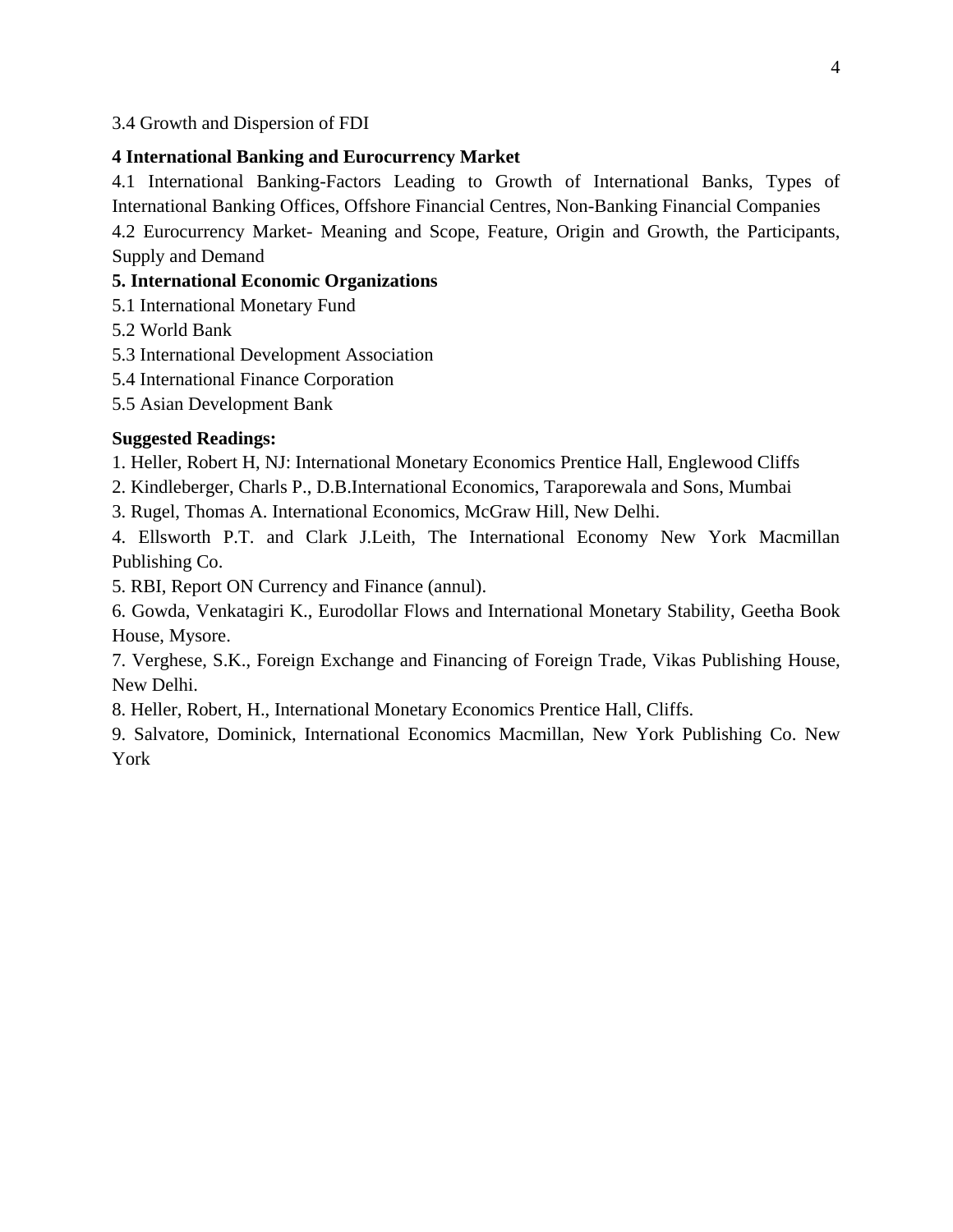# **M.A. (ECONOMICS) PART-II SEMESTER-IV PGECO 43: RESEARCH METHODOLOGY–II (Research Project)**

#### **Course Outcomes:**

At the end of this course, a student shall be able to

- 1. Prepare project proposal
- 2. Collect data and analyze the data
- 3. Use computer applications like SPSS
- 4. Prepare the project

# **Course Content:**

**Total Credits: 4 Total Lectures: 60**

### **I) A student is required to prepare the synopsis along with the following lines in at least 4 pages:**

Introduction to the title and topic allotted; Hypothesis**;** Objectives of the Research**;** Proposed Structure: Chapter Scheme; Working Bibliography. This will be treated as Internal Evaluation and will be evaluated for 20 Marks.

#### **II) Research Project Writing:**

A student is required to be familiar with methodology and technique of research report writing. S/he has to submit an exhaustive research report on the given topic, to be submitted by the end of February each year. The research report will be treated as a part of University Examination & will carry 60 Marks.

#### **III) Viva-Voce/presentation:**

The viva-voce/presentation will be organised in the month of March every year and will be a part of university examination. The student has to present his/her research in front of the examiners including the other students. This will carry 20 marks.

#### **Reference Books:**

1. Wilkinson and Bhandarkar - Methodology and Techniques of Social research -Pauline, Young - Scientific Social Surveys and Research

2. Goode and Hatt - Methods in Social Surveys and Research

3. Krishnaswamy K.N. and Appa lyer Sivakumar (2009): Management Research Methodology, Pearson Education Publication, N.Delhi.

- 4. Sharma Prasad and Satyanarayana (ed) Research Methods in Social Sciences
- 5. Moser and Kalton Survey Methods in Social Investigations
- 6. Sadhu and Singh Research Methodology in Social Sciences
- 7. Kurein C. T. A guide to research in Economics.
- 8. Devendra Thakur Research Methodology in Social Sciences
- 9. Basotia G.R. Sharma K.K.- Research Methodology.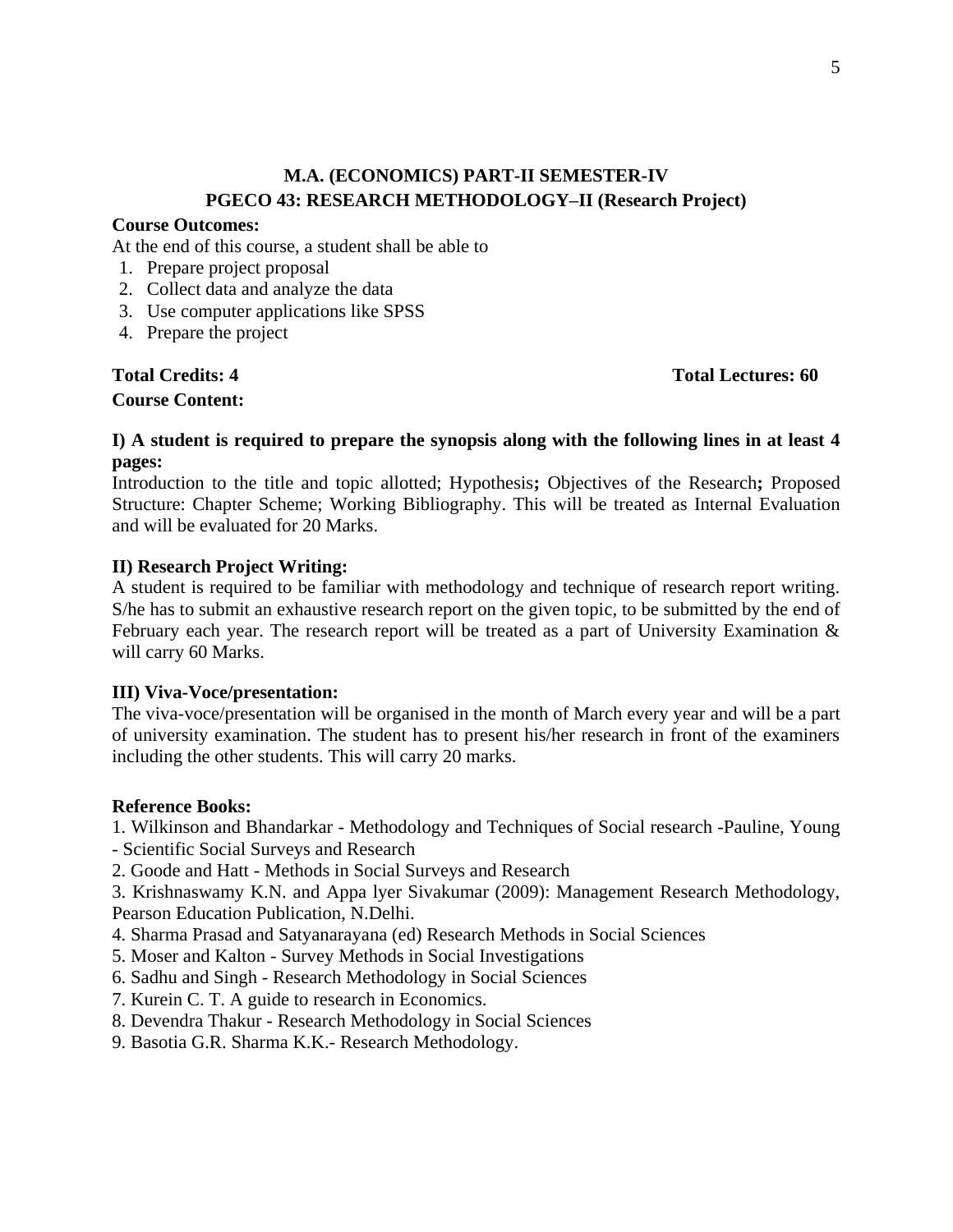# **M.A. (ECONOMICS) PART-II SEMESTER-IV PGECO 44: ECONOMICS OF GROWTH AND DEVELOPMENT–II**

# **Course Outcomes:**

At the end of this course, a student shall be able to

- 1. Understand the role of agriculture and industry in development.
- 2. Analyze the monetary and fiscal policy environment for growth and development.
- 3. Develop the thinking related to trade as an engine of growth.
- 4. Analyze the role of Government in developing process.

**Total Credits: 4 Total Lectures: 60**

# **1 The role of agriculture and Industry in development**

1.1. Role of Agriculture in development 'Market surplus' Size of holding Price policy

- 1.2. Disguised unemployment
- 1.3. Role of industry Major reasons for industrialization in LDCs

1.4. The Role of Infrastructure – social and physical infrastructure – education and health infrastructure

# **2 Policy Environment for growth and development**

2.1 The infant industry argument – The employment argument Police Environment

- 2.2 Export promotion Vs import substitution
- 2.3. Monetary Policy trade policy
- 2.3 Fiscal Policy Inflation, savings and growth

2.4 Non –inflationary finance of investment – Inflation and credit – Inflation and growth

# **3 Trade and development**

3.1 Trade as an engine of growth - foreign borrowing – Savings –Investment gap – The foreign exchange gap

3.2 foreign borrowing and debt – servicing problem

3.3 types and measurement of international capital flows

3.4 The role of IMF, World Bank, FII and FDI

### **4 The role of the government**

- 4.1 The role of the government and markets in the developmental process
- 4.2 Development of distributive institutions
- 4.3 Poverty alleviation measures
- 4.4 Public distribution systems public policies like NREGA in India
- 4.5 Microfinance issues related to microfinance. Self Help Groups and savings and Gender

### **Suggested reading:**

1. Behrman, S. and T.N. Srinivasan (1995), Handbook of Development

Economics, Vol. 3, Elsevier, Amsterdam.

2. Thirwal, A.P. (1999), (6th Edition), Growth and Development, Macmillan, U.K.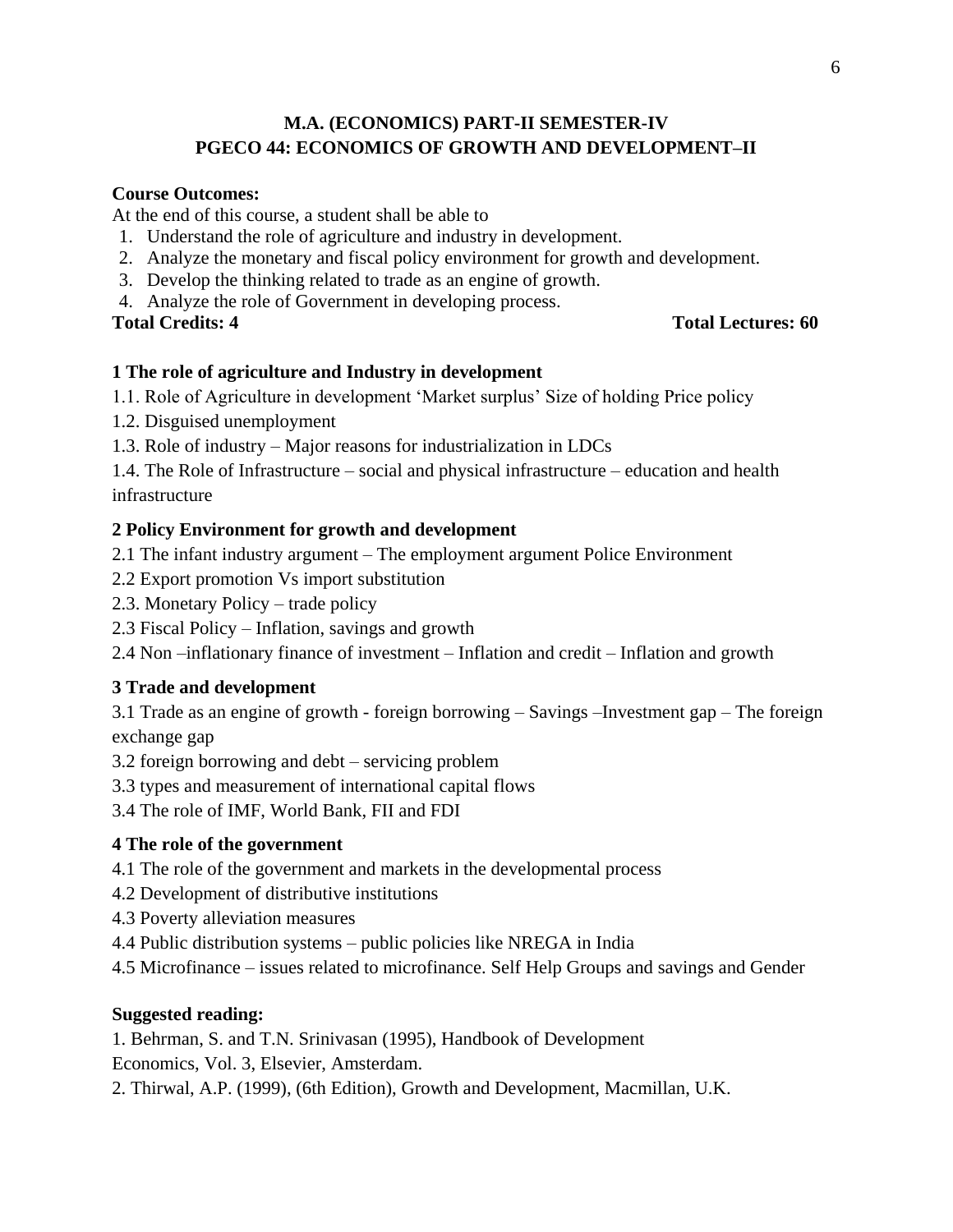3. Brown, M. (1966), On the Theory and Measurement of Technical Change, Cambridge University Press, Cambridge, Mass.

4. Chenery, H. and T.N. Srinivasan (Eds.) (1989), Handbook of Development Economics, Vols.1 & 2, Elsevier, Amsterdam.

5. Dasgupta, P. (1993), An Enquiry into Well-being and Destitution, Clarendon Press, Oxford.

6. Gillis, M., D.H. Perkins, M. Romer and D.R. Snodgrass (1992), Economics of Development, (3rd Edition), W.W. Norton, New York.

7. Kindleberger, C.P. (1977), Economic Development, (3rd Edition), McGraw Hill, New York.

8. Meier, G.M. (1995), Leading Issues in Economic Development, (6<sup>th</sup> Edition), Oxford University Press, New Delhi.

9. Todaro, M.P. (1996), (6th Edition), Economic Development, Longman, London.

10. Meier G.M. leading Issues in Development Economics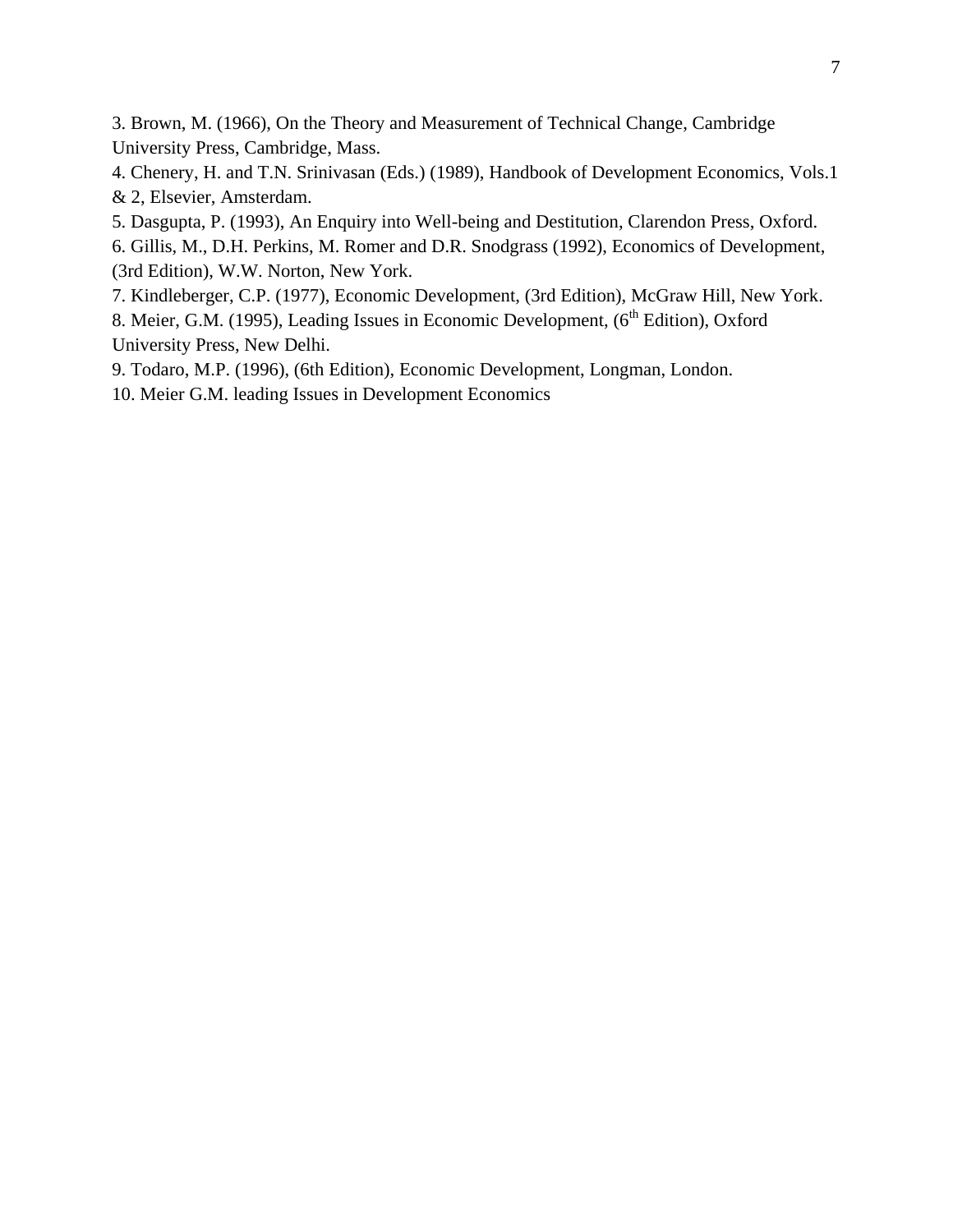# **M.A. (ECONOMICS) PART-II SEMESTER-IV PGECO 45: RURAL DEVELOPMENT-II**

# **Course Outcomes:**

At the end of this course, a student shall be able to

- 1. Understand the holistic approach of rural development.
- 2. Analyze the dynamics of changes in the rural economy.
- 3. Understand the different aspects of rural development like rural infrastructure, finance etc.
- 4. Analyze the problems of rural development.
- 5. Analyze the schemes launched for rural development.

### **Total Credits: 4 Total Lectures: 60**

### **1. Rural Development**

1.1 Concept, Scope, Objectives and Importance of Rural Development.

1.2 Various approaches to Rural Development. Gandhian Approach. PURA.

1.3 Structure of Rural Economy of India

1.4 Rural Administrative machinery. 73rd Constitutional Amendment

# **2. Aspects of Rural Development**

2.1 Rural Infrastructure – Roads, Railway development, Irrigation, electricity, housing, sanitation facilities, communication links, Education, health and family welfare, HDI in rural India

2.2 Agricultural development in India] .

Land use pattern. Land Reforms. Changes in cropping pattern. Farm laborers. Farm sector vs. non-farm sector

2.3 Rural Indebtedness – magnitude, causes and remedial measures.

2.4 Role of non-institutional sources of credit Cooperatives

2.5. Role of Commercial banks. RRBs. NABARD. SHGs.

2.6 Microfinance institutions in India. Kisan Credit Cards

2.7 Rural Industrialization and agro-based industries. Cottage industries. Growth, problems and solutions.

2.8 Development of Rural entrepreneurship

# **3. Problems of Rural Development**

3.1 Rural unemployment. Magnitude of the problem, causes, remedies, Status of women & gender bias, Women empowerment.

3.2 Causes of migration of rural population. Solution.

3.3 Rural poverty. Various measurements, causes & remedies.

3.4 Problem of Inequality in rural India. Magnitude, causes & remedial measures

# **4. Objectives and critical assessment of rural development programs as a part of inclusive and sustainable growth**

(Financial Provisions through five year plans, progress, achievements, critical evaluation of following progrmme)

4.1. IRDP

4.2 MGNREGS